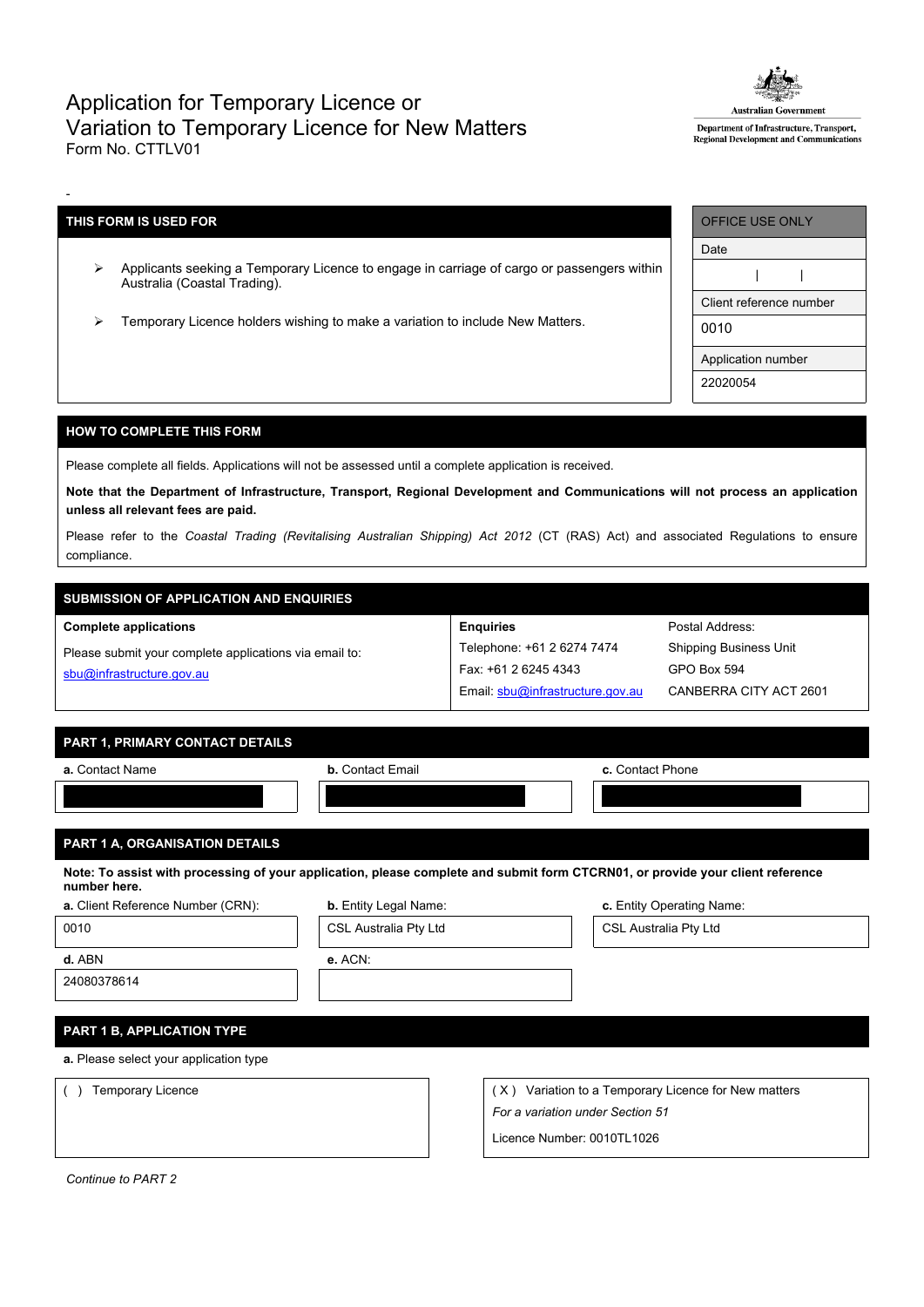|                                   | PART 2, VOYAGE DETAILS |                  |                   |       |                        |            |                           |                                                               |               |                                        |                                               |
|-----------------------------------|------------------------|------------------|-------------------|-------|------------------------|------------|---------------------------|---------------------------------------------------------------|---------------|----------------------------------------|-----------------------------------------------|
| Category of<br>trade <sup>1</sup> | Cargo description      | Load port        | Discharge port    |       | Volume /<br>amount $2$ |            | <b>Vessel</b><br>name $3$ | <b>Vessel</b><br>capacity/size<br>(gross tonnes) <sup>3</sup> | Vessel type 3 | <b>Dangerous</b><br>goods <sup>4</sup> | <b>Relationship to</b><br>Vessel <sup>5</sup> |
| Dry Bulk                          | Gypsum                 | Thevenard        | Melbourne         | 30000 | МT                     | 5/04/2022  |                           |                                                               |               |                                        |                                               |
| Dry Bulk                          | Coal                   | Port Kembla      | Whyalla           | 26500 | МT                     | 22/03/2022 |                           |                                                               |               |                                        |                                               |
| Dry Bulk                          | FlyAsh                 | Gladstone        | Melbourne         | 5000  | МT                     | 10/03/2022 |                           |                                                               |               |                                        |                                               |
| Dry Bulk                          | Cement                 | Gladstone        | Melbourne         | 5000  | MT                     | 10/03/2022 |                           |                                                               |               |                                        |                                               |
| Dry Bulk                          | Cement                 | Gladstone        | <b>Townsville</b> | 21500 | МT                     | 16/03/2022 |                           |                                                               |               |                                        |                                               |
| Dry Bulk                          | Cement                 | Gladstone        | Newcastle         | 14000 | <b>MT</b>              | 25/04/2022 |                           |                                                               |               |                                        |                                               |
| Dry Bulk                          | FlyAsh                 | Gladstone        | Melbourne         | 9000  | МT                     | 13/03/2022 |                           |                                                               |               |                                        |                                               |
| Dry Bulk                          | FlyAsh                 | Gladstone        | Sydney            | 5000  | <b>MT</b>              | 24/04/2022 |                           |                                                               |               |                                        |                                               |
| Dry Bulk                          | FlyAsh                 | Gladstone        | Adelaide          | 6500  | <b>MT</b>              | 23/03/2022 |                           |                                                               |               |                                        |                                               |
| Dry Bulk                          | FlyAsh                 | Gladstone        | <b>Melbourne</b>  | 9000  | <b>MT</b>              | 27/03/2022 |                           |                                                               |               |                                        |                                               |
| Dry Bulk                          | <b>Cement</b>          | Gladstone        | <b>Newcastle</b>  | 14000 | <b>MT</b>              | 25/05/2022 |                           |                                                               |               |                                        |                                               |
| Dry Bulk                          | <b>Cement</b>          | Gladstone        | Melbourne         | 15000 | <b>MT</b>              | 25/02/2022 |                           |                                                               |               |                                        |                                               |
| Dry Bulk                          | Gypsum                 | <b>Thevenard</b> | <b>Brisbane</b>   | 28000 | MT                     | 27/03/2022 |                           |                                                               |               |                                        |                                               |
| Dry Bulk                          | FlyAsh                 | Gladstone        | Melbourne         | 10000 | МT                     | 3/03/2022  |                           |                                                               |               |                                        |                                               |
| Dry Bulk                          | Gypsum                 | <b>Thevenard</b> | Melbourne         | 30000 | <b>MT</b>              | 15/05/2022 |                           |                                                               |               |                                        |                                               |
| Dry Bulk                          | Gypsum                 | <b>Thevenard</b> | <b>Burnie</b>     | 28000 | МT                     | 30/03/2022 |                           |                                                               |               |                                        |                                               |
| Dry Bulk                          | Coal                   | Port Kembla      | Whyalla           | 26500 | MT                     | 30/03/2022 |                           |                                                               |               |                                        |                                               |
| Dry Bulk                          | <b>Mineral Sands</b>   | <b>Thevenard</b> | Geraldton         | 27000 | MT                     | 15/05/2022 |                           |                                                               |               |                                        |                                               |
| Dry Bulk                          | Limestone              | Gladstone        | <b>Brisbane</b>   | 4000  | MT                     | 12/04/2022 |                           |                                                               |               |                                        |                                               |
| Dry Bulk                          | Cement                 | Gladstone        | Melbourne         | 15000 | МT                     | 4/04/2022  |                           |                                                               |               |                                        |                                               |
| Dry Bulk                          | <b>Clinker</b>         | Gladstone        | <b>Brisbane</b>   | 26000 | MT                     | 12/04/2022 |                           |                                                               |               |                                        |                                               |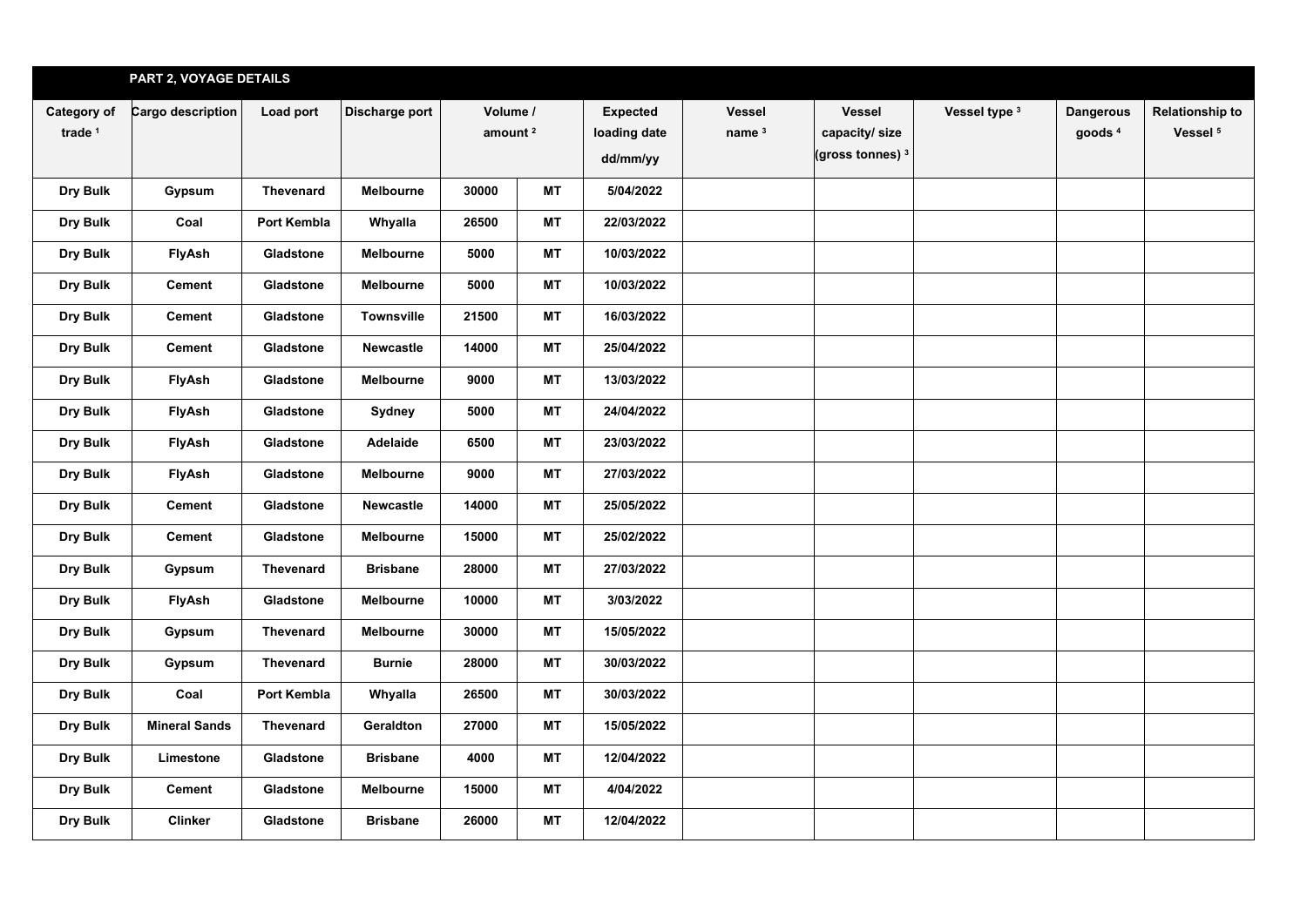| Dry Bulk | FlyAsh               | Gladstone | Melbourne        | 9000  | <b>MT</b> | 4/04/2022  |  |  |  |
|----------|----------------------|-----------|------------------|-------|-----------|------------|--|--|--|
| Dry Bulk | <b>Clinker</b>       | Gladstone | Port Kembla      | 28000 | MT        | 20/04/2022 |  |  |  |
| Dry Bulk | <b>Cement</b>        | Gladstone | Melbourne        | 15000 | MT        | 3/03/2022  |  |  |  |
| Dry Bulk | Gypsum               | Thevenard | Devonport        | 28000 | MT        | 30/03/2022 |  |  |  |
| Dry Bulk | <b>Cement</b>        | Gladstone | Sydney           | 17000 | MT        | 24/04/2022 |  |  |  |
| Dry Bulk | <b>FlyAsh</b>        | Gladstone | <b>Melbourne</b> | 9000  | <b>MT</b> | 25/02/2022 |  |  |  |
| Dry Bulk | <b>Cement</b>        | Gladstone | Sydney           | 17000 | MT        | 5/04/2022  |  |  |  |
| Dry Bulk | <b>Cement</b>        | Gladstone | Melbourne        | 15000 | MT        | 13/03/2022 |  |  |  |
| Dry Bulk | Gypsum               | Thevenard | Melbourne        | 30000 | <b>MT</b> | 5/05/2022  |  |  |  |
| Dry Bulk | <b>Cement</b>        | Gladstone | Adelaide         | 6500  | MT        | 23/03/2022 |  |  |  |
| Dry Bulk | <b>Cement</b>        | Gladstone | Melbourne        | 15000 | MT        | 27/03/2022 |  |  |  |
| Dry Bulk | <b>Mineral Sands</b> | Thevenard | Geraldton        | 22500 | MT        | 20/04/2022 |  |  |  |
| Dry Bulk | <b>Clinker</b>       | Adelaide  | <b>Brisbane</b>  | 6500  | MT        | 27/03/2022 |  |  |  |
| Dry Bulk | Gypsum               | Thevenard | Melbourne        | 30000 | <b>MT</b> | 15/04/2022 |  |  |  |
| Dry Bulk | <b>Cement</b>        | Gladstone | Newcastle        | 14000 | MT        | 25/03/2022 |  |  |  |
| Dry Bulk | <b>Mineral Sands</b> | Thevenard | Geraldton        | 27000 | MT        | 30/05/2022 |  |  |  |
| Dry Bulk | Gypsum               | Thevenard | Melbourne        | 30000 | MT        | 5/06/2022  |  |  |  |
| Dry Bulk | <b>Cement</b>        | Gladstone | <b>Newcastle</b> | 14000 | MT        | 10/03/2022 |  |  |  |
| Dry Bulk | FlyAsh               | Gladstone | Sydney           | 5000  | MT        | 5/04/2022  |  |  |  |
| Dry Bulk | <b>Mineral Sands</b> | Thevenard | Geraldton        | 27000 | <b>MT</b> | 15/06/2022 |  |  |  |